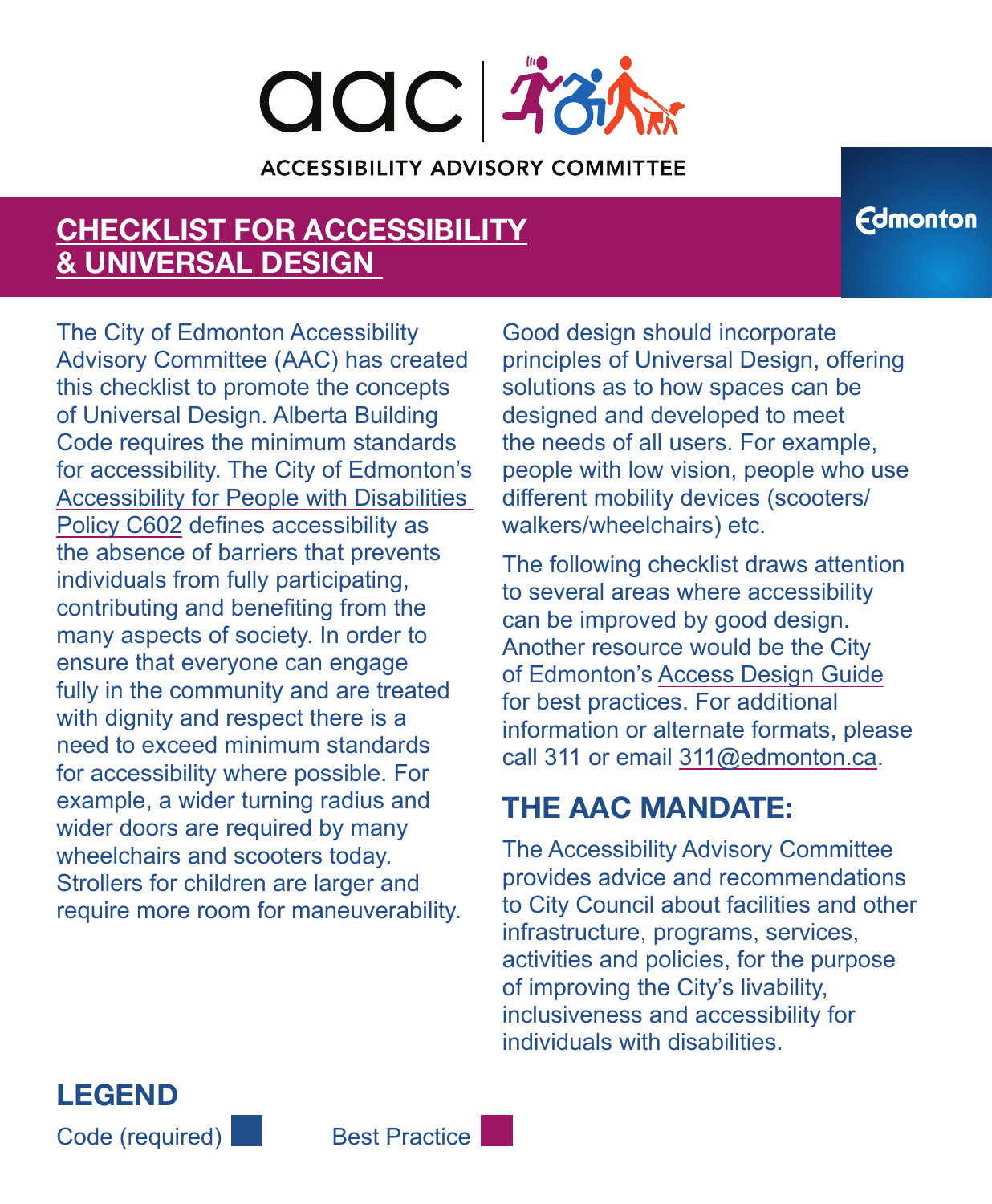|     | <b>1. PARKING AREAS</b>                                                                                                                                                                                                                                                                                                                                                     | Y/N N/A |
|-----|-----------------------------------------------------------------------------------------------------------------------------------------------------------------------------------------------------------------------------------------------------------------------------------------------------------------------------------------------------------------------------|---------|
| 1.1 | Designated barrier-free parking spaces located closest to<br>barrier-free entrance                                                                                                                                                                                                                                                                                          |         |
| 1.2 | Barrier-free unobstructed path of travel (minimum width of<br>1500mm/59") from parking area to building entrance (clear of<br>snow, garbage cans, sign posts and other obstacles; pathway<br>well lit; not behind vehicles). Pathway shall have colour contrast<br>and distinctive patterns where there are changes in level and<br>surface material                        |         |
| 1.3 | Curb ramp to sidewalk located between parking spaces                                                                                                                                                                                                                                                                                                                        |         |
| 1.4 | Access aisle painted on pavement between barrier-free parking<br>spaces                                                                                                                                                                                                                                                                                                     |         |
| 1.5 | Accessible parking symbols painted on pavement at the<br>entrance of each stall. The symbol and any associated<br>background paint should not occupy the entire area. The more<br>painted surface, the more likely pavement will become slippery                                                                                                                            |         |
| 1.6 | Vertically mounted sign showing accessibility symbol located<br>near the centre line of each designated stall (minimum<br>1500mm/60" from ground to mid sign, max 2500mm/98" high)                                                                                                                                                                                          |         |
| 1.7 | Number of designated accessible parking spaces per number<br>of parking stalls: 1 accessible stall per 2-10 spaces, 2 per<br>11-25 spaces, 2 per 26-50 and 4 per 51-100. One additional<br>accessible stall for each additional increment of 100 or part<br>thereof                                                                                                         |         |
| 1.8 | Passenger loading zones need: an access aisle not less than<br>1500mm/59" to 6000mm/236" long adjacent and parallel to<br>the vehicle pull-up space, a curb ramp where there are curbs<br>between the access aisle and the vehicle pull-up space and a<br>clear height of not less than 2750mm/108" at the pull-up space<br>and along the vertical access and egress routes |         |
| 1.9 | If the location of designated parking stalls is not easily visible<br>from the approach viewpoint, appropriate directional signs<br>showing location of designated stalls shall be provided                                                                                                                                                                                 |         |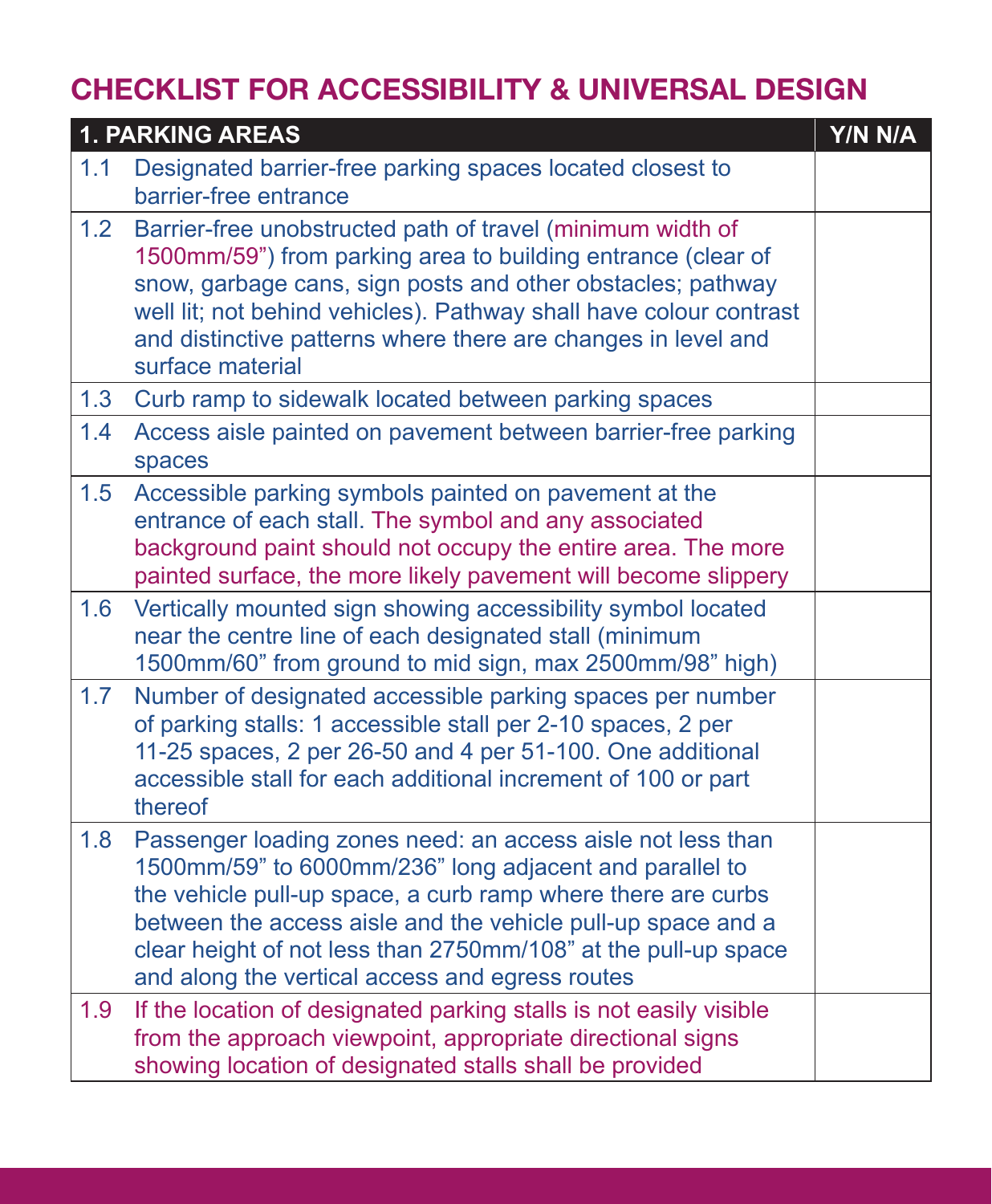|     | <b>1. PARKING AREAS</b>                                                                                                                                                                                                                                                                   | Y/N N/A |
|-----|-------------------------------------------------------------------------------------------------------------------------------------------------------------------------------------------------------------------------------------------------------------------------------------------|---------|
|     | 1.10 Ensure there is a clear accessible path between accessible<br>stalls and the payment machine                                                                                                                                                                                         |         |
|     | 1.11 Information for parking payment is easy to understand and<br>clearly visible for accessible stalls                                                                                                                                                                                   |         |
|     | <b>2. ENTRANCES</b>                                                                                                                                                                                                                                                                       | Y/N N/A |
| 2.1 | Barrier-free path of travel from parking and/or drop off zone to<br>entrance                                                                                                                                                                                                              |         |
| 2.2 | Signage at all non-accessible entrances should clearly indicate<br>location of barrier-free entrance                                                                                                                                                                                      |         |
| 2.3 | Doorway clearance is 850mm when the door is in the open 90<br>degree position (920mm/36" preferred)                                                                                                                                                                                       |         |
| 2.4 | Door operating device should not require tight grasping or<br>twisting of the wrist (doors should have lever handles)                                                                                                                                                                     |         |
| 2.5 | The primary entrance is barrier-free (automatic sliding doors are<br>optimal; power doors with large paddle/push plate is the next<br>best alternative, wave to open preferred where feasible)                                                                                            |         |
| 2.6 | In addition to the barrier-free entrances required, not less than<br>50% of the pedestrian entrances, including the primary entrance<br>of a building, including walkways leading to the entrances from<br>a public thoroughfare and from on-site parking areas, shall be<br>barrier-free |         |
| 2.7 | If entrance is through doors in a series, leave enough room<br>(1200mm/47" plus the width of the door) for a wheelchair to<br>occupy the vestibule while opening the 2nd door                                                                                                             |         |
| 2.8 | Automatic door operator button is 800mm/31.5"-1500mm/59"<br>from the ground and is located 1500mm/59" back from the door.<br>Large well marked opener/button                                                                                                                              |         |
| 2.9 | Level, or beveled doorway threshold (maximum of 13mm/0.5"<br>rise)                                                                                                                                                                                                                        |         |
|     | 2.10 Colour contrast to identify doorway threshold, frame or entrance.<br>Corridors should be 1100mm/43" (recommend 1800mm/71")                                                                                                                                                           |         |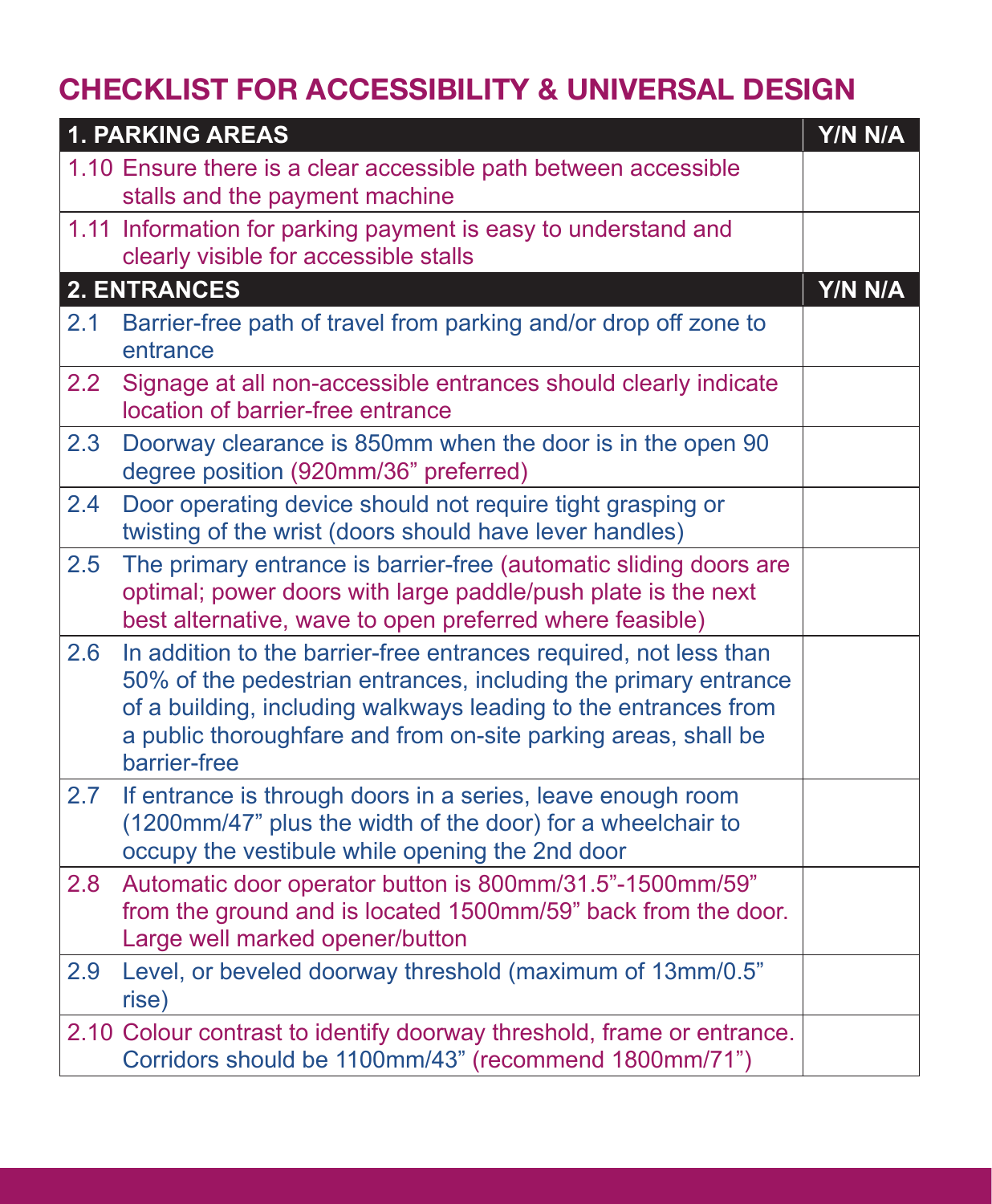|     | 3. SIGNAGE                                                                                                                                                                                                                                                                                                               | Y/N N/A |
|-----|--------------------------------------------------------------------------------------------------------------------------------------------------------------------------------------------------------------------------------------------------------------------------------------------------------------------------|---------|
| 3.1 | Facilities and services for persons with disabilities identified<br>with appropriate symbols (e.g. availability of assistive listening<br>devices)                                                                                                                                                                       |         |
| 3.2 | Signage available in symbol form for those with visual<br>processing difficulties or who are unable to read                                                                                                                                                                                                              |         |
| 3.3 | Signage includes braille as well as large print, high colour<br>contrast tactile lettering that is a mix of caps and lower case<br>letters and is designed to prevent glare                                                                                                                                              |         |
| 3.4 | General and way-finding signage consistent in design and easily<br>identifiable                                                                                                                                                                                                                                          |         |
| 3.5 | Braille signage mounted at appropriate height (chest level) and<br>location                                                                                                                                                                                                                                              |         |
| 3.6 | Signage font in Sans Serif (e.g., Verdana, Arial) for reading<br>ease. Signage should be 1350mm/51" high from floor level<br>and not located on a door (should be 150mm/6" from the door<br>frame). If tactile signage is installed it should be 1200mm/47"<br>from floor level (building directories should be tactile) |         |
|     | <b>4. STAIRS/ESCALATORS</b>                                                                                                                                                                                                                                                                                              | Y/N N/A |
| 4.1 | Slip-resistant, tactile finish or strips contrasting in colour and<br>texture on all landings, tread edges/stair nosings, and the<br>beginning and end of a ramp. Changes in elevation at stairwells<br>shall be indicated by tactile strips, which are as wide as the stair<br>and have colour contrast                 |         |
| 4.2 | Step demarcation in yellow on sides and back of escalator steps                                                                                                                                                                                                                                                          |         |
| 4.3 | Steps for stairs have a rise between 125mm/5" and 180mm/7"<br>and a run of not less than 280mm/11" (should not be open<br>between steps). Avoid single isolated steps                                                                                                                                                    |         |
| 4.4 | Illumination shall be positioned to minimize glare and shadow                                                                                                                                                                                                                                                            |         |
| 4.5 | Ensure any open area beneath the stairs is enclosed with<br>planters, railings, benches, fencing etc to ensure no access.<br>Tactile strips under the stairs on the ground and a contrasting<br>colour on the back of the stairwell above the tactile strips to alert<br>a potential safety hazard                       |         |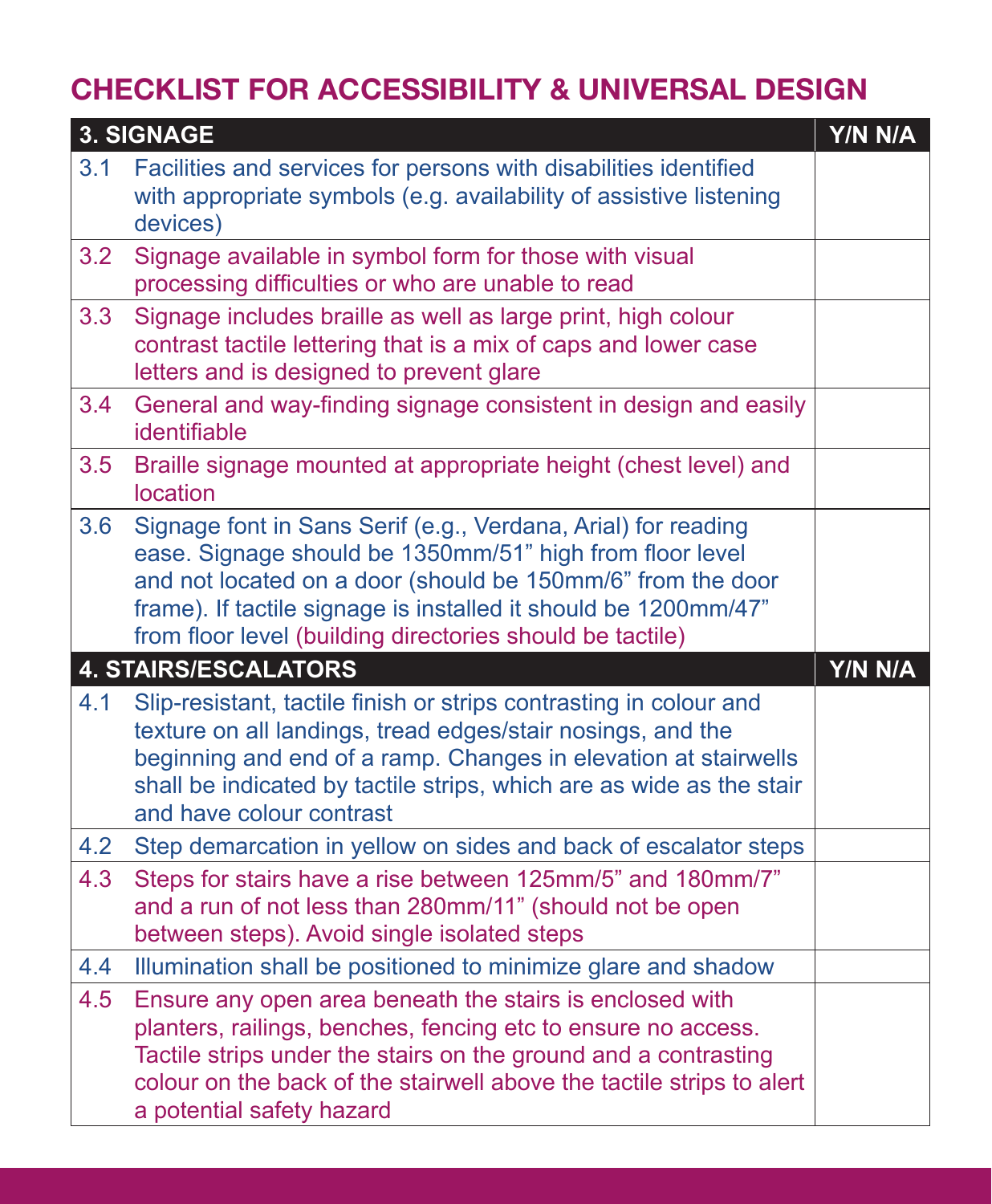|     | <b>4. STAIRS/ESCALATORS</b>                                                                                                                                                                                                                                                                                                                             | Y/N N/A |
|-----|---------------------------------------------------------------------------------------------------------------------------------------------------------------------------------------------------------------------------------------------------------------------------------------------------------------------------------------------------------|---------|
| 4.6 | Carpet is securely attached                                                                                                                                                                                                                                                                                                                             |         |
| 4.7 | A stairway shall have a handrail on at least one side, but if it is<br>1100mm/43" or more wide, it shall have handrails on both sides.<br>Handrails should be splinter and rust proof, located on both sides<br>of the stairs and ramps, and have a colour contrast from wall and<br>surrounding environment. A ramp shall have handrails on both sides |         |
| 4.8 | Handrails should have a system of tactile cues (texture<br>changes) within 300mm/12" from each end                                                                                                                                                                                                                                                      |         |
|     | <b>5. ELEVATORS</b>                                                                                                                                                                                                                                                                                                                                     | Y/N N/A |
| 5.1 | Doors have clear colour contrast from door surroundings                                                                                                                                                                                                                                                                                                 |         |
| 5.2 | Location of elevators clearly identified at main entrance                                                                                                                                                                                                                                                                                               |         |
| 5.3 | Preferred dimension of elevator car to allow for optimal turning<br>radius of 1500x1500mm/60x60" with elevator door at least 910<br>- 915mm/36" wide (one elevator has inside dimensions that will<br>accommodate a stretcher at 2010mm/79" long and 610mm/24"<br>wide) 1828mm/72" by 2032mm/80"                                                        |         |
| 5.4 | Elevator buttons and emergency controls mounted at an<br>accessible height (1045mm/41"-1095mm/43" from ground)                                                                                                                                                                                                                                          |         |
| 5.5 | Elevator buttons and emergency controls incorporate large print<br>tactile numbers and Braille mounted in a raised fashion (not<br>flush or recessed). Colour contrast shall be used to identify the<br>floor registration button panel from background, call buttons<br>should protrude from adjacent surface                                          |         |
| 5.6 | Braille and tactile numbers placed on both sides of door jambs<br>at appropriate height to identify floor level                                                                                                                                                                                                                                         |         |
| 5.7 | Visual indicator in elevators to indicate "help on the way" for use<br>in an emergency                                                                                                                                                                                                                                                                  |         |
| 5.8 | Audible communication system shall be available for accessing<br>elevators, inside the car and have an announcement identifying<br>the direction of travel and floors                                                                                                                                                                                   |         |
| 5.9 | Elevator waiting areas should have seating in close proximity                                                                                                                                                                                                                                                                                           |         |
|     | 5.10 Elevator doors shall begin to close after a minimum of 8<br>seconds from the fully open position                                                                                                                                                                                                                                                   |         |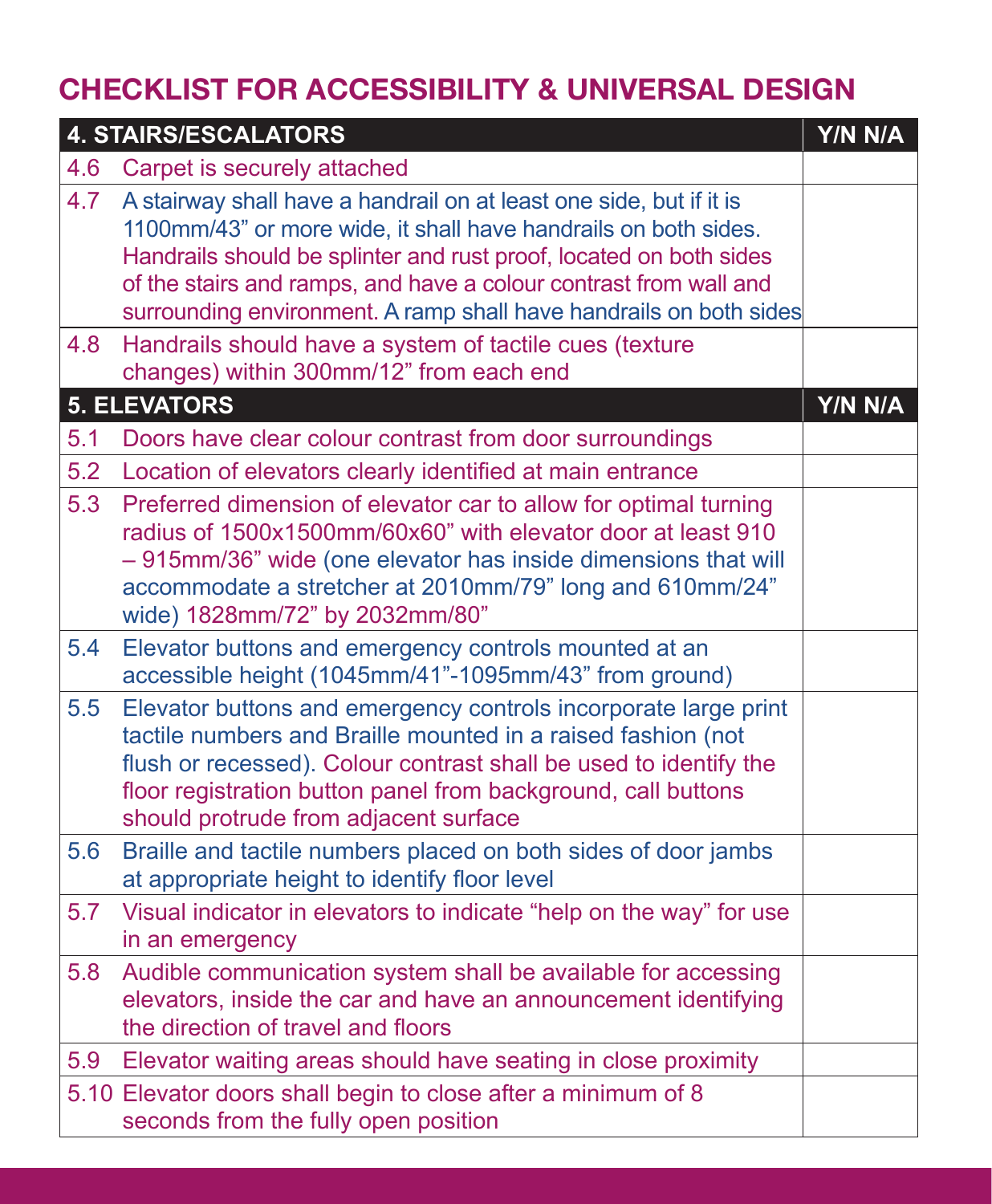|     | <b>6. RAMPS</b>                                                                                                                                                                                                                                                                                                                                                                    | Y/N N/A |
|-----|------------------------------------------------------------------------------------------------------------------------------------------------------------------------------------------------------------------------------------------------------------------------------------------------------------------------------------------------------------------------------------|---------|
| 6.1 | Ramps are used for any slope steeper than 1 in 20 in a path<br>of travel. Preferred maximum slope is 1 in 16 (1 in 12 in AB<br>building code)                                                                                                                                                                                                                                      |         |
| 6.2 | With the ramp at any point shall not be less than 1500mm/60";<br>870mm/34" min clearspace between handrails. Level landings/<br>resting areas provided at 9m/10yd intervals along ramp                                                                                                                                                                                             |         |
| 6.3 | Minimize or avoid tight turns or switch-backs                                                                                                                                                                                                                                                                                                                                      |         |
| 6.4 | Strong colour contrast and tactile surfacing on all ramp landings<br>and a 15mm/0.6" wide strip in contrasting colour and texture at<br>the top of ramp to warn users of a change in elevation                                                                                                                                                                                     |         |
| 6.5 | Landings designed to accommodate larger chairs and scooters<br>(able to open doors without backing onto ramp). Landings must<br>be min 1200mm/47"long and same width as the ramp                                                                                                                                                                                                   |         |
|     | 7. HANDRAILS                                                                                                                                                                                                                                                                                                                                                                       | Y/N N/A |
| 7.1 | A stairway should have a handrail on at least one side but if it is<br>1100mm or more wide it shall have handrails on both sides and<br>are continuously graspable. Ramps should have handrails on<br>both sides (recommend handrails on both sides of the stairwell<br>regardless of width). Handrails should have a diameter not less<br>than 30mm/1.18" or more than 43mm/1.69" |         |
| 7.2 | Handrails in contrasting colour to wall or surrounding area                                                                                                                                                                                                                                                                                                                        |         |
| 7.3 | Handrails provided at two heights with an unobscured view<br>between. Handrail height should be 865mm/34" and no more<br>than 965mm/38"                                                                                                                                                                                                                                            |         |
| 7.4 | Handrails extend horizontally beyond last stair and terminate to<br>wall or ground                                                                                                                                                                                                                                                                                                 |         |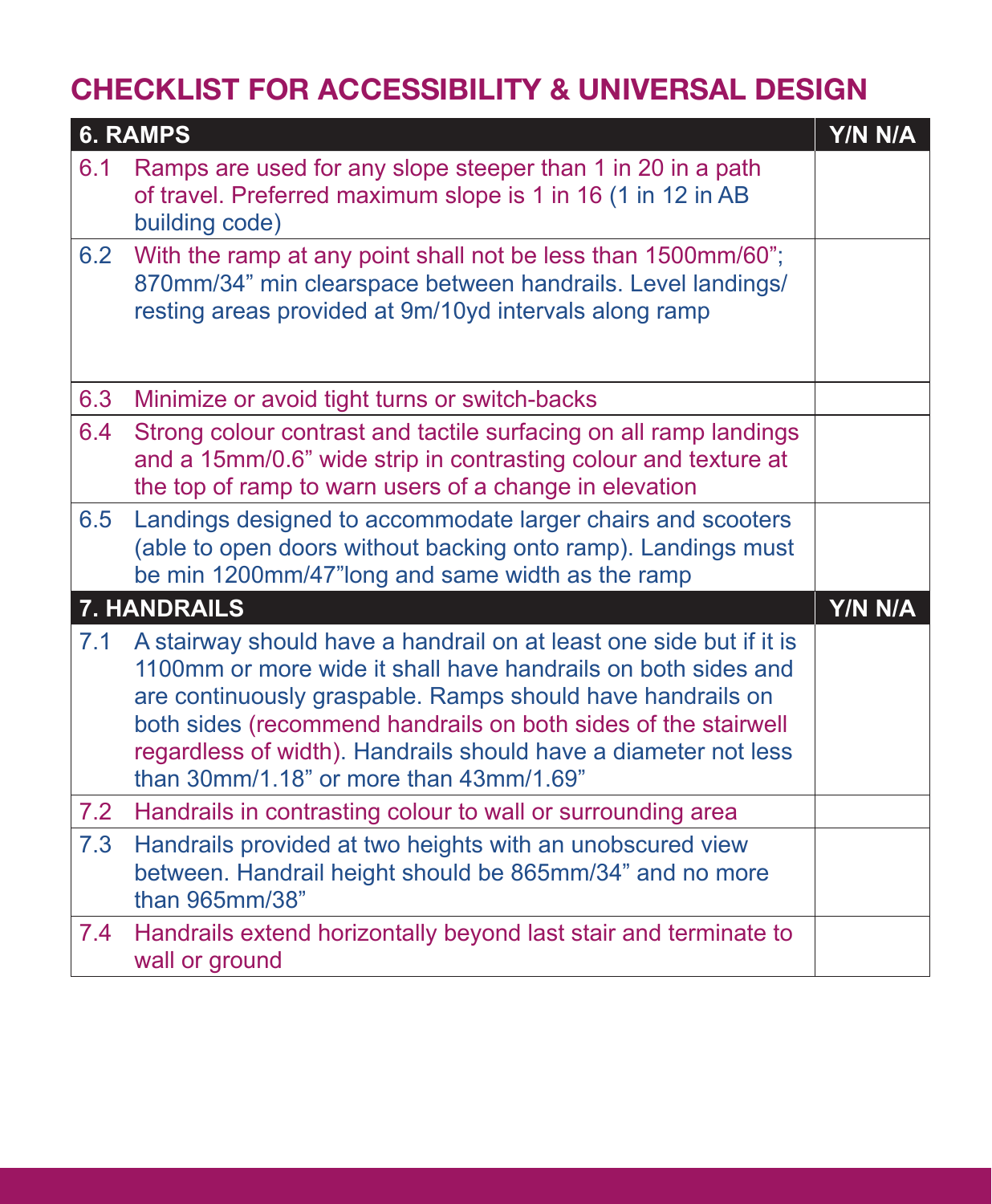|     | 8. WASHROOMS                                                                                                                                                                                                                                                                                                                                                                                                                                                                                                                                                                                                                                                                                                                                                                                                                                          | Y/N N/A |
|-----|-------------------------------------------------------------------------------------------------------------------------------------------------------------------------------------------------------------------------------------------------------------------------------------------------------------------------------------------------------------------------------------------------------------------------------------------------------------------------------------------------------------------------------------------------------------------------------------------------------------------------------------------------------------------------------------------------------------------------------------------------------------------------------------------------------------------------------------------------------|---------|
| 8.1 | Single door entrance is optimal. Have a wave to open or push<br>button available                                                                                                                                                                                                                                                                                                                                                                                                                                                                                                                                                                                                                                                                                                                                                                      |         |
| 8.2 | For washrooms without entrance door, there is only one turn<br>with clear corner so persons who are blind do not become<br>disoriented                                                                                                                                                                                                                                                                                                                                                                                                                                                                                                                                                                                                                                                                                                                |         |
| 8.3 | Proper signage located outside the entrance and stall door                                                                                                                                                                                                                                                                                                                                                                                                                                                                                                                                                                                                                                                                                                                                                                                            |         |
| 8.4 | Sinks, garbage cans, etc. located around perimeter rather than<br>in the centre of the room                                                                                                                                                                                                                                                                                                                                                                                                                                                                                                                                                                                                                                                                                                                                                           |         |
| 8.5 | Accessible sink (minimum knee space of 735mm/29") with<br>soap and towel dispenser close to sink at preferred height of<br>1200mm/47". Include a low mounted or tilt mirror 1000mm/39"<br>above floor and insulate any exposed pipes. Automatic or<br>sensor operated faucets preferred                                                                                                                                                                                                                                                                                                                                                                                                                                                                                                                                                               |         |
| 8.6 | <b>ACCESSIBLE WASHROOM STALL:</b><br>• minimum 1700mm x 1500mm/70 x 60"<br>door that swings outward so person with limited mobility can<br>close it independently<br>equipped with door pull handle, coat hook, grab bars at<br>various appropriate heights and placement<br>can be locked from the inside with a large, sliding latch (not<br>thumb-turning)<br>toilet paper reachable without leaning too far off toilet<br>٠<br>accessible toilet height between 400mm-460mm/16"-18"<br>$\bullet$<br>various toilet size and heights. Or adding a step stool option if<br>$\bullet$<br>unavailable.<br>• at least one urinal should have a vertically mounted grab bar<br>installed on each side<br>• Call buttons shall be installed in all barrier-free washroom<br>stalls for facilities (which are staffed with security) during open<br>hours |         |
| 8.7 | Self-contained, gender inclusive/family washroom available, with<br>proper signage provided in an accessible location                                                                                                                                                                                                                                                                                                                                                                                                                                                                                                                                                                                                                                                                                                                                 |         |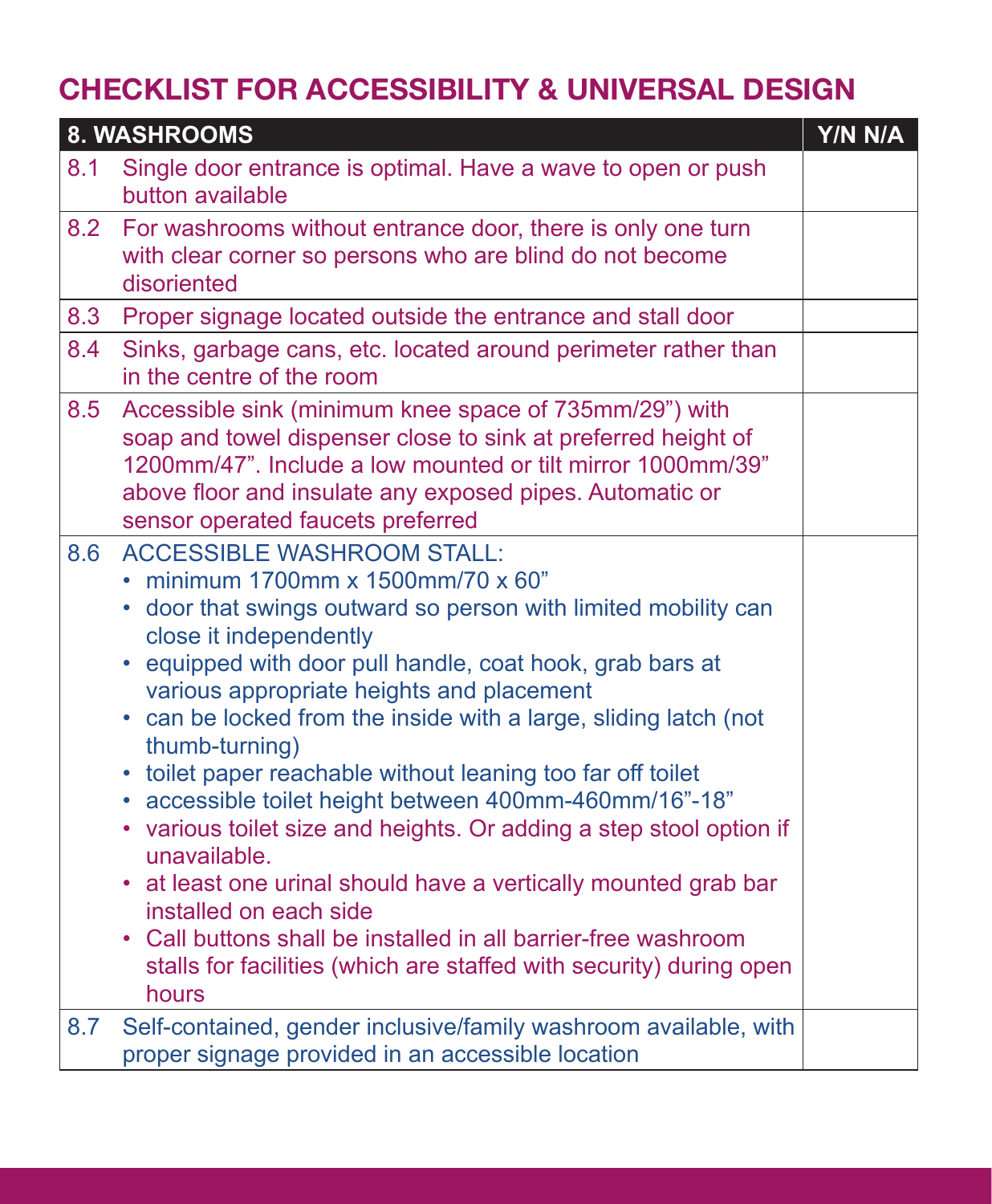|     | 9. INTERIOR BUILDING ELEMENTS                                                                                                                                                                                                                                                                                                                                          | Y/N N/A |
|-----|------------------------------------------------------------------------------------------------------------------------------------------------------------------------------------------------------------------------------------------------------------------------------------------------------------------------------------------------------------------------|---------|
| 9.1 | Public and emergency phones mounted at an accessible height<br>with a minimum of 865mm/34" and a maximum of 1370mm/54<br>above the floor                                                                                                                                                                                                                               |         |
| 9.2 | TTY (built in typewriter) phone for users who are Deaf or hard<br>of hearing. Video Relay Service (VRS), Video Relay Interpreting<br>(VRI) or other live captioning app are other available options                                                                                                                                                                    |         |
| 9.3 | At least one drinking fountain at accessible height (610mm/24"<br>from ground preferred) spout located near front, controls either<br>automatic or easily operated, cane detectable. Proper knee<br>space below                                                                                                                                                        |         |
| 9.4 | One accessible section of counter in all areas that serve the<br>public. A barrier-free counter surface shall not be more than<br>865mm/34" above the floor                                                                                                                                                                                                            |         |
| 9.5 | Shelving, coat hooks and light switches at an accessible height                                                                                                                                                                                                                                                                                                        |         |
| 9.6 | Have a variety of seating options available, including space for<br>persons using wheelchairs to sit/park in all public seating areas,<br>including companion seating (without blocking walk through<br>areas). (i.e. seats with a variety of widths, adjustable armrests<br>and backrests). Have designated priority/accessibility/priority<br>seating clearly marked |         |
| 9.7 | Level wheelchair seating area (in theatres, lecture halls,<br>sports arenas, etc), to also include companion seating and<br>unobstructed views                                                                                                                                                                                                                         |         |
| 9.8 | Glass doors or partitions include a contrasting strip of colour<br>across at eye-level                                                                                                                                                                                                                                                                                 |         |
| 9.9 | Hearing loops provided (counter loop or portable hearing loop)                                                                                                                                                                                                                                                                                                         |         |
|     | <b>10. ALARM SYSTEMS/EMERGENCY EXITS</b>                                                                                                                                                                                                                                                                                                                               | Y/N N/A |
|     | 10.1 All alarm systems to include an audible and visual signal                                                                                                                                                                                                                                                                                                         |         |